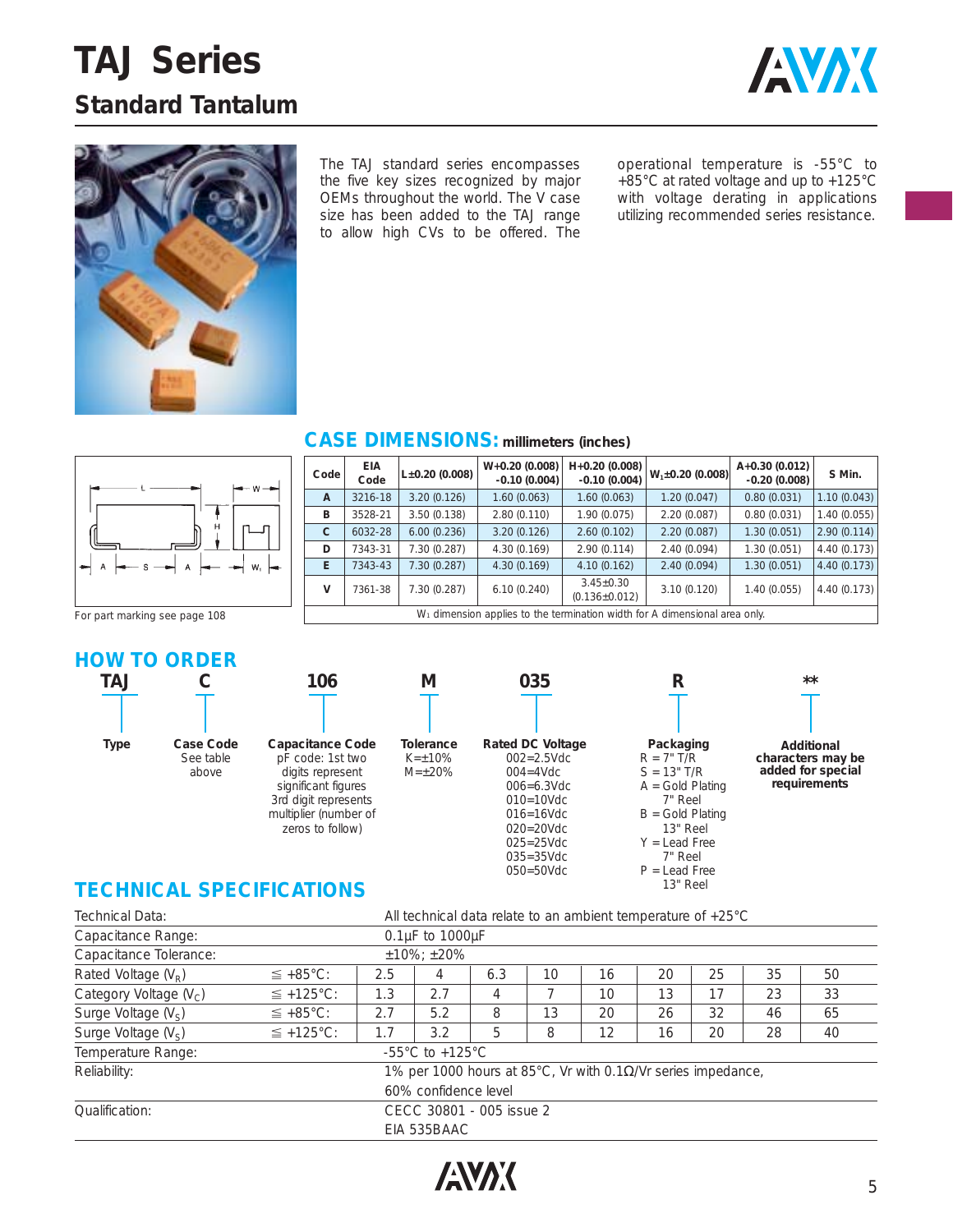

### **Standard Tantalum**

#### **CAPACITANCE AND RATED VOLTAGE, VR (VOLTAGE CODE) RANGE (LETTER DENOTES CASE SIZE)**

|                      | Capacitance       | Rated voltage DC $(V_R)$ to 85°C |                            |                         |                          |                       |                          |                              |                              |                              |  |  |  |  |
|----------------------|-------------------|----------------------------------|----------------------------|-------------------------|--------------------------|-----------------------|--------------------------|------------------------------|------------------------------|------------------------------|--|--|--|--|
| μF                   | Code              | 2.5V                             | 6.3V<br>4V                 |                         | <b>10V</b><br><b>16V</b> |                       | <b>25V</b><br><b>20V</b> |                              | 35V                          | 50V                          |  |  |  |  |
| 0.10<br>0.15<br>0.22 | 104<br>154<br>224 |                                  |                            |                         |                          |                       |                          |                              | A<br>A<br>Α                  | $\overline{A}$<br>A/B<br>A/B |  |  |  |  |
| 0.33<br>0.47<br>0.68 | 334<br>474<br>684 |                                  |                            |                         |                          |                       | A                        | Α<br>Α                       | $\overline{A}$<br>A/B<br>A/B | B<br>B/C<br>B/C              |  |  |  |  |
| 1.0<br>1.5<br>2.2    | 105<br>155<br>225 |                                  |                            | $\mathsf{A}$            | $\mathsf{A}$<br>A        | A<br>A<br>A/B         | $\mathsf{A}$<br>A<br>A/B | $\overline{A}$<br>A/B<br>A/B | A/B<br>A/B/C<br>B/C          | B/C<br>C/D<br>C/D            |  |  |  |  |
| 3.3<br>4.7<br>6.8    | 335<br>475<br>685 |                                  | Α<br>Α                     | A<br>A<br>A/B           | A<br>A/B<br>A/B          | A/B<br>A/B<br>A/B/C   | A/B<br>A/B/C<br>B/C      | B/C<br>B/C<br>B/C            | B/C<br>B/C/D<br>C/D          | C/D<br>D<br>D                |  |  |  |  |
| 10<br>15<br>22       | 106<br>156<br>226 |                                  | $\overline{A}$<br>A/B<br>A | A/B<br>A/B<br>A/B/C     | A/B/C<br>A/B/C<br>A/B/C  | A/B/C<br>B/C<br>B/C/D | B/C<br>B/C/D<br>B/C/D    | C/D<br>C/D<br>C/D            | C/D/E<br>C/D<br>D/E          | $D/E$<br>E                   |  |  |  |  |
| 33<br>47<br>68       | 336<br>476<br>686 | Α<br>Α                           | A/B<br>A/B<br>B/C          | A/B/C<br>B/C/D<br>B/C/D | B/C/D<br>B/C/D<br>C/D    | B/C/D<br>C/D<br>C/D   | C/D<br>C/D/E<br>D/E      | D/E<br>D/E<br>E/V            | D/E<br>E                     |                              |  |  |  |  |
| 100<br>150<br>220    | 107<br>157<br>227 | B<br>B/D                         | B/C<br>B<br>C/D            | B/C/D<br>C/D<br>C/D/E   | C/D/E<br>C/D/E<br>D/E    | D/E<br>D/E/V<br>D/E/V | D/E/V<br>E/V             | $\vee$                       |                              |                              |  |  |  |  |
| 330<br>470<br>680    | 337<br>477<br>687 | D<br>C/D                         | C/D/E<br>D/E<br>D/E        | C/D/E<br>D/E/V<br>E/V   | D/E/V<br>E/V<br>$\vee$   | E/V                   |                          |                              |                              |                              |  |  |  |  |
| 1000                 | 108               | E                                | E/V                        | $\vee$                  |                          |                       |                          |                              |                              |                              |  |  |  |  |
| 1500                 | 158               | E/V                              |                            |                         |                          |                       |                          |                              |                              |                              |  |  |  |  |

Non preferred Ratings - not recommended for new designs, higher voltage or smaller case size substitution are offered.

Developmental Ratings - subject to change.

Note: Voltage ratings are minimum values. AVX reserves the right to supply higher ratings in the same case size, to the same reliability standards.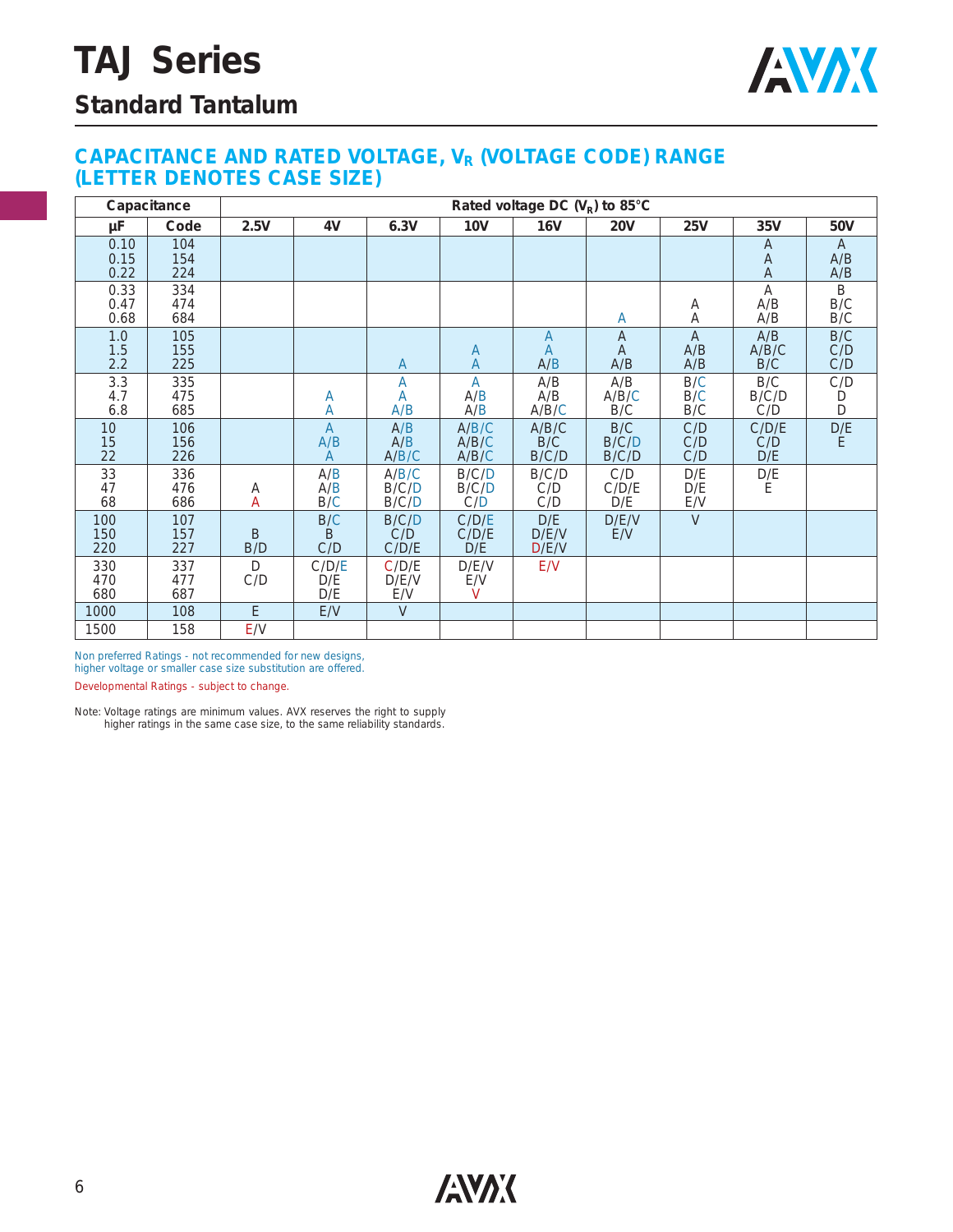# **TAJ Series**



## **Standard Tantalum**

### **RATINGS & PART NUMBER REFERENCE**

| <b>AVX</b><br>Part No.                                                         | Case<br><b>Size</b> | Capacitance<br>$(\mu F)$ | Rated<br>Voltage<br>(V) | <b>DCL</b><br>$(\mu A)$<br>Max. | DF<br>%<br>Max. | <b>ESR</b><br>Max. $(m\Omega)$<br>@100kHz | <b>AVX</b><br>Part No. | Case<br><b>Size</b> | Capacitance<br>$(\mu F)$ | Rated<br>Voltage<br>(V) | <b>DCL</b><br>$(\mu A)$<br>Max. | DF<br>%<br>Max. | <b>ESR</b><br>Max. (m $\Omega$ )<br>@100kHz |
|--------------------------------------------------------------------------------|---------------------|--------------------------|-------------------------|---------------------------------|-----------------|-------------------------------------------|------------------------|---------------------|--------------------------|-------------------------|---------------------------------|-----------------|---------------------------------------------|
| TA.JA476*002#                                                                  | $\overline{A}$      | 47                       | 2.5                     | 0.9                             | 6               | 3000                                      | TAJA475*010#           | A                   | 4.7                      | 10                      | 0.5                             | 6               | 5000                                        |
| TAJB157*002#                                                                   | B                   | 150                      | 2.5                     | 3                               | 10              | 1600                                      | TAJA685*010#           | Α                   | 6.8                      | 10                      | 0.7                             | 6               | 4000                                        |
| TAJB227*002#                                                                   | B                   | 220                      | 2.5                     | 4.4                             | 8               | 1600                                      | TAJA106*010#           | A                   | 10                       | 10                      | 1                               | 6               | 3000                                        |
| TAJD227*002#                                                                   | D                   | 220                      | 2.5                     | 5.5                             | 8               | 300                                       | TAJA156*010#           | Α                   | 15                       | 10                      | 1.5                             | 6               | 3200                                        |
| TAJD337*002#                                                                   | D                   | 330                      | 2.5                     | 8.2                             | $\overline{8}$  | 300                                       | TAJB156*010#           | B                   | 15                       | 10                      | 1.5                             | 6               | 2800                                        |
| TAJC477*002#                                                                   | С                   | 470                      | 25                      | 9.4                             | 12              | 200                                       | TAJA226*010#           | Α                   | 22                       | 10                      | 2.2                             | 8               | 3000                                        |
| TAJD477*002#                                                                   | $\Box$              | 470                      | 2.5                     | 11.6                            | 8               | 200                                       | TAJB226*010#           | B                   | $\overline{22}$          | 10                      | 2.2                             | 6               | 2400                                        |
| TAJE108*002#                                                                   | Ε                   | 1000                     | 2.5                     | 20                              | 20              | 900                                       | TAJB336*010#           | B                   | 33                       | 10                      | 3.3                             | 6               | 1800                                        |
| TAJV158*002#                                                                   | $\vee$              | 1500                     | 2.5                     | 30                              | 20              | 400                                       | TAJC336*010#           | C                   | 33                       | 10                      | 3.3                             | 6               | 1600                                        |
| TAJA336*004#                                                                   | A                   | 33                       | 4                       | 1.3                             | 6               | 3000                                      | TAJB476*010#           | B                   | 47                       | 10                      | 4.7                             | 8               | 1000                                        |
| TAJA476*004#                                                                   | A                   | 47                       | $\overline{4}$          | 1.9                             | 8               | 2600                                      | TAJC476*010#           | C                   | 47                       | 10                      | 4.7                             | 6               | 1200                                        |
| TAJB686*004#                                                                   | B                   | 68                       | $\overline{4}$          | 2.7                             | 6               | 1800                                      | TAJC686*010#           | С                   | 68                       | 10                      | 6.8                             | 6               | 1300                                        |
| TAJB107*004#                                                                   | B                   | 100                      | $\overline{4}$          | $\overline{4}$                  | 8               | 900                                       | TAJC107*010#           | С                   | 100                      | 10                      | 10                              | 8               | 1200                                        |
| TAJB157*004#                                                                   | B                   | 150                      | 4                       | 6                               | 8               | 1500                                      | TAJD107*010#           | D                   | 100                      | 10                      | 10                              | 6               | 900                                         |
| TAJC227*004#                                                                   | $\mathcal{C}$       | 220                      | $\overline{4}$          | 8.8                             | $8\,$           | 1200                                      | TAJC157*010#           | $\mathcal{C}$       | 150                      | 10                      | 15                              | 8               | 900                                         |
| TAJD227*004#                                                                   | D                   | 220                      | $\overline{4}$          | 8.8                             | 8               | 900                                       | TAJD157*010#           | D                   | 150                      | 10                      | 15                              | 6               | 900                                         |
| TAJC337*004#                                                                   | $\mathcal{C}$       | 330                      | $\overline{4}$          | 13.2                            | 8               | 900                                       | TAJE157*010#           | E                   | 150                      | 10                      | 15                              | 8               | 900                                         |
| TAJD337*004#                                                                   | D                   | 330                      | $\overline{4}$          | 13.2                            | 8               | 900                                       | TAJD227*010#           | D                   | 220                      | 10                      | 22                              | 8               | 500                                         |
| TAJD477*004#                                                                   | D                   | 470                      | $\overline{4}$          | 18.8                            | 12              | 900                                       | TAJE227*010#           | E                   | 220                      | 10                      | 22                              | 8               | 500                                         |
| TAJE477*004#                                                                   | F                   | 470                      | $\overline{4}$          | 18.8                            | 10              | 500                                       | TAJD337*010#           | D                   | 330                      | 10                      | 33                              | 8               | 900                                         |
| TAJD687*004#                                                                   | D                   | 680                      | $\overline{4}$          | 27.2                            | 14              | 500                                       | TAJE337*010#           | E                   | 330                      | 10                      | 33                              | 8               | 900                                         |
| TAJE687*004#                                                                   | F                   | 680                      | 4                       | 27.2                            | 14              | 900                                       | TAJV337*010#           | V                   | 330                      | 10                      | 33                              | 10              | 900                                         |
| TAJE108*004#                                                                   | Ε                   | 1000                     | $\overline{4}$          | 40                              | 14              | 400                                       | TAJE477*010#           | E                   | 470                      | 10                      | 47                              | 10              | 500                                         |
| TAJV108*004#                                                                   | V                   | 1000                     | $\overline{4}$          | 40                              | 16              | 400                                       | TAJV477*010#           | V                   | 470                      | 10                      | 47                              | 10              | 500                                         |
| TAJA106*006#                                                                   | Α                   | 10                       | 6.3                     | 0.6                             | 6               | 4000                                      | TAJA225*016#           | Α                   | 2.2                      | 16                      | 0.5                             | 6               | 6500                                        |
| TAJA156*006#                                                                   | Α                   | 15                       | 6.3                     | 0.9                             | 6               | 3500                                      | TAJA335*016#           | Α                   | 3.3                      | 16                      | 0.5                             | 6               | 5000                                        |
| TAJA226*006#                                                                   | $\overline{A}$      | 22                       | 6.3                     | 1.4                             | 6               | 3000                                      | TAJB335*016#           | B                   | 3.3                      | 16                      | 0.5                             | 6               | 4500                                        |
| TAJA336*006#                                                                   | A                   | 33                       | 6.3                     | 2.1                             | 8               | 2500                                      | TAJA475*016#           | Α                   | 4.7                      | 16                      | 0.8                             | 6               | 4000                                        |
| TAJB476*006#                                                                   | B                   | 47                       | 6.3                     | 3                               | 6               | 2000                                      | TAJB475*016#           | B                   | 4.7                      | 16                      | 0.8                             | 6               | 3500                                        |
| TAJC476*006#                                                                   | C                   | 47                       | 6.3                     | 3                               | 6               | 1600                                      | TAJA685*016#           | А                   | 6.8                      | 16                      | 1.1                             | 6               | 3500                                        |
| TAJB686*006#                                                                   | B                   | 68                       | 6.3                     | $\overline{4}$                  | 8               | 900                                       | TAJB685*016#           | B                   | 6.8                      | 16                      | 1.1                             | 6               | 2500                                        |
| TAJC686*006#                                                                   | С                   | 68                       | 6.3                     | 4.3                             | 6               | 1500                                      | TAJA106*016#           | А                   | 10                       | 16                      | 1.6                             | 8               | 3000                                        |
| TAJB107*006#                                                                   | B                   | 100                      | 6.3                     | 6.3                             | 10              | 1700                                      | TAJB106*016#           | B                   | 10                       | 16                      | 1.6                             | 6               | 2800                                        |
| TAJC107*006#                                                                   | C                   | 100                      | 6.3                     | 6.3                             | 6               | 900                                       | TAJC106*016#           | C                   | 10                       | 16                      | 1.6                             | 6               | 2000                                        |
| TAJC157*006#                                                                   | C                   | 150                      | 6.3                     | 9.5                             | 6               | 1300                                      | TAJB156*016#           | B                   | 15                       | 16                      | 2.4                             | 6               | 2500                                        |
| TAJD157*006#                                                                   | D                   | 150                      | 6.3                     | 9.5                             | 6               | 900                                       | TAJC156*016#           | С                   | 15                       | 16                      | 2.4                             | 6               | 1800                                        |
| TAJC227*006#                                                                   | C                   | 220                      | 6.3                     | 13.9                            | 8               | 1200                                      | TAJB226*016#           | B                   | 22                       | 16                      | 3.5                             | 6               | 2300                                        |
| TAJD227*006#                                                                   | D                   | 220                      | 6.3                     | 13.9                            | 8               | 900                                       | TAJC226*016#           | C                   | 22                       | 16                      | 3.5                             | 6               | 1600                                        |
| TAJE227*006#                                                                   | E                   | 220                      | 6.3                     | 13.9                            | 8               | 900                                       | TAJD226*016#           | D                   | 22                       | 16                      | 3.5                             | 6               | 1100                                        |
| TAJD337*006#                                                                   | D                   | 330                      | 6.3                     | 20.8                            | 8               | 400                                       | TAJB336*016#           | B                   | 33                       | 16                      | 5.3                             | 8               | 2100                                        |
| TAJE337*006#                                                                   | F                   | 330                      | 6.3                     | 20.8                            | $\overline{8}$  | 400                                       | TAJC336*016#           | С                   | 33                       | 16                      | 5.3                             | 6               | 1500                                        |
| TAJD477*006#                                                                   | D                   | 470                      | 6.3                     | 28                              | 12              | 400                                       | TAJD336*016#           | D                   | 33                       | 16                      | 5.3                             | 6               | 900                                         |
| TAJE477*006#                                                                   | F                   | 470                      | 6.3                     | 28                              | 10              | 400                                       | TAJC476*016#           | С                   | 47                       | 16                      | 7.5                             | 6               | 1400                                        |
| TAJV477*006#                                                                   | $\vee$              | 470                      | 6.3                     | 28                              | 10              | 400                                       | TAJD476*016#           | D                   | 47                       | 16                      | 7.5                             | 6               | 900                                         |
| TAJE687*006#                                                                   | E                   | 680                      | 6.3                     | 42.8                            | 10              | 500                                       | TAJC686*016#           | C                   | 68                       | 16                      | 10.9                            | 6               | 1300                                        |
| TAJV687*006#                                                                   | $\vee$              | 680                      | 6.3                     | 42.8                            | 10              | 500                                       | TAJD686*016#           | D                   | 68                       | 16                      | 10.9                            | 6               | 900                                         |
| TAJV108*006#                                                                   | $\vee$              | 1000                     | 6.3                     | 63                              | 16              | 400                                       | TAJD107*016#           | D                   | 100                      | 16                      | 16                              | 6               | 900                                         |
|                                                                                |                     |                          |                         |                                 |                 |                                           | TAJE107*016#           | Е                   | 100                      | 16                      | 16                              | 6               | 900                                         |
| All technical data relates to an ambient temperature of +25°C. Capacitance and |                     |                          |                         |                                 |                 |                                           | TAJD157*016#           | D                   | 150                      | 16                      | 24                              |                 | 900                                         |
| DF are measured at 120Hz, 0.5V RMS with a maximum DC bias of 2.2 volts.        |                     |                          |                         |                                 |                 |                                           |                        | E                   |                          | 16                      |                                 | 6               |                                             |
| DCL is measured at rated voltage after 5 minutes.                              |                     |                          |                         |                                 |                 |                                           | TAJE157*016#           | $\vee$              | 150                      |                         | 24<br>24                        | 6               | 900<br>500                                  |
| *Insert K for $\pm 10\%$ and M for $\pm 20\%$                                  |                     |                          |                         |                                 |                 |                                           | TAJV157*016#           |                     | 150                      | 16                      |                                 | 8               |                                             |
| Capacitance Tolerance                                                          |                     |                          |                         |                                 |                 |                                           | TAJE227*016#           | Е                   | 220                      | 16                      | 35.2                            | 10              | 500                                         |

| Capacitance Tolerance |  |
|-----------------------|--|
|                       |  |

|                | # Standard Plating - Insert R for 7" reel and S for 13" reel |  |
|----------------|--------------------------------------------------------------|--|
| # Gold Plating | - Insert A for 7" reel and B for 13" reel                    |  |

**NOTE: AVX reserves the right to supply a higher voltage rating or tighter tolerance part in the same case size, to the same reliability standards.**



TAJV227\*016#

TAJE227\*016# E 220 16 35.2 10 500<br>TAJV227\*016# V 220 16 35.2 8 900